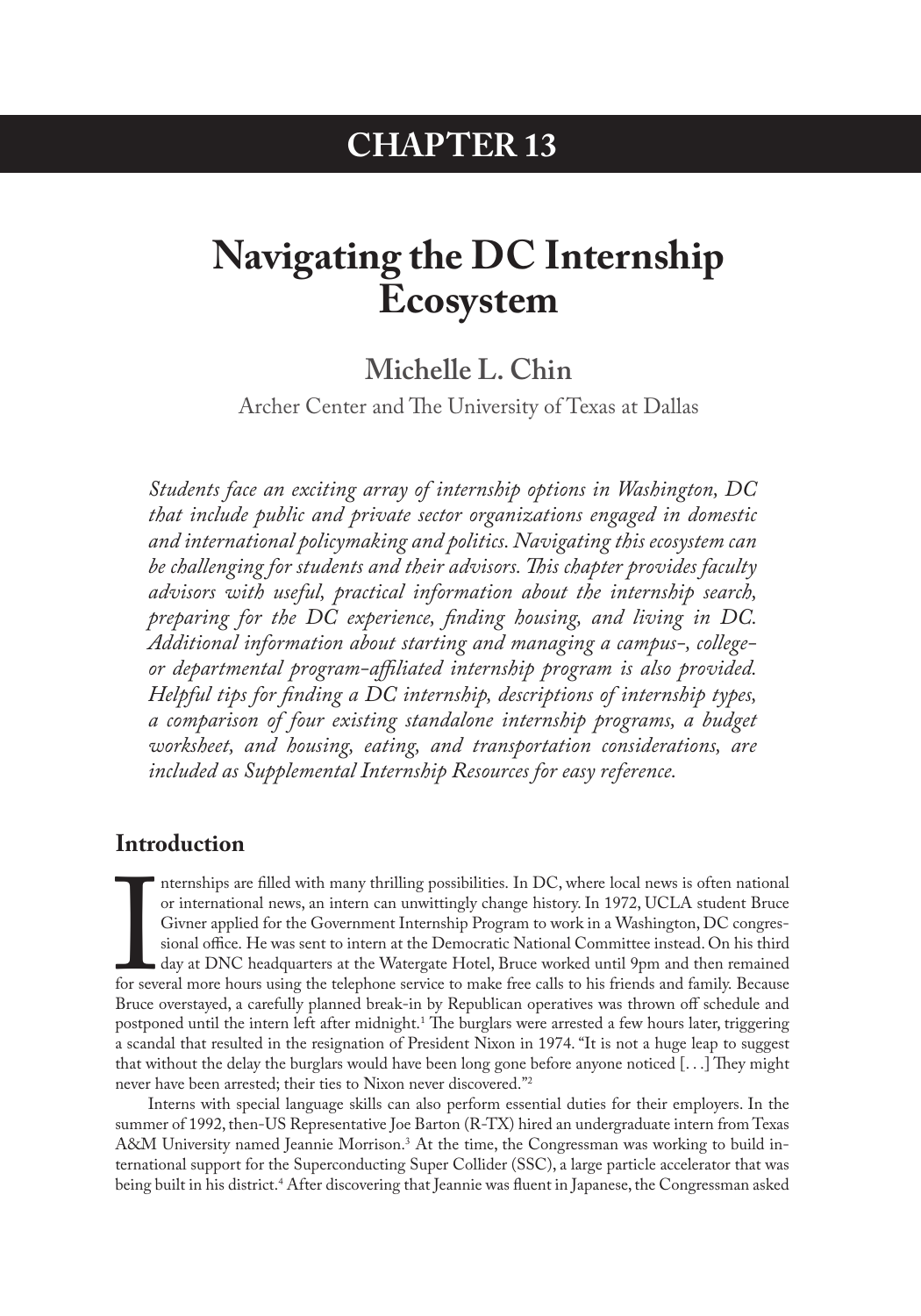<span id="page-1-0"></span>her to serve as a translator for a delegation of Japanese dignitaries he had invited to tour the SSC site. She was the only Washington staffer to travel with the Congressman on this important trip and kept in touch with many of the dignitaries. Jeannie credits these connections with helping her subsequently obtain a prestigious scholarship to study at the University of Tokyo.<sup>5</sup> In 2019, Matt Maldonado, an Archer Fellow and senior at The University of Texas at Austin, was an intern at the American Foreign Policy Council (AFPC). Matt, who is fluent in Russian, was asked to greet a visiting delegation from Ukraine and escort them from the airport to DC. He spent four days as the delegation's escort and translator, accompanying them to meetings in the US Senate and a US federal agency, a visit to a Smithsonian museum, and a tour of the US Capitol. Matt could not have predicted that he would sit in the Senate visitors' gallery translating for the Ukrainian delegation as senators discussed the White House memorandum of President Donald Trump's call with Ukraine President Volodymyr Zelensky.[6](#page-14-0) After his internship ended, Matt was invited to continue working remotely as a writer for AFPC's Russian news publication, *Russian Reform Monitor*. After graduating in spring 2020, he was hired for a full-time position at AFPC[.7](#page-14-0)

Washington, DC internships provide students who are interested in public policy and politics with practical work and learning experiences, opportunities to build their professional networks, and help open doors to new jobs. Students face an array of possibilities: they can participate in programs operated by non-profit organizations, pursue independent internships with public or private organizations, or enroll in their own campus's DC internship, if one exists. Given the enormous variety among opportunities, this chapter serves as a resource guide for faculty who advise students about seeking DC internships or who wish to organize a DC internship program for their department or larger institution. Practical dimensions such as finding an internship, collaborating with established Washington intern programs, locating housing, and working with university stakeholders and the DC government to set up your own internship program are explored.

## **WHAT KIND OF WORK DO INTERNS DO?**

Around town, many organizations depend on interns for similar research and staffing support. For example, interns at think tanks like the Brookings Institution, American Enterprise Institute, Center for American Progress, or Heritage Foundation often work with scholars to conduct research and draft reports. It's not uncommon for these interns to publish blogs with their byline. At lobbying firms or advocacy organizations, interns often work closely with registered lobbyists, collaborating in strategy sessions and attending meetings with members of Congress and their staff. These internships also lead to post-baccalaureate jobs. In fact, the National Association of Colleges and Employers (NACE) reports that "at both the one-year and five-year marks, hires who have interned with the employer (internal interns) are more likely to be retained than hires who interned with other organizations (external interns) and hires with no internship experience."[8](#page-14-0)

Interns in media organizations or who are working in communications internships are also given many opportunities to pitch story ideas and/or publish material. For example, one enterprising NPR intern realized the guest speaker in her class would make a good story for the show she was working on. She pitched the story to her producers and was able to book the guest.

Congressional offices often rely on interns to perform direct constituent service such as answering phones, greeting visitors in the front office, staffing constituent coffees, or leading tours of the Capitol. Of course, the interns also perform other essential functions such as opening and sorting mail or attending briefings and conducting research on legislative matters. At the White House, interns help staff a variety of offices. Interns in the Office of the First Lady often are asked to assist with the many social events hosted at the White House, from the annual Easter Egg Roll to holiday parties. At federal agencies, interns can gain experience working with career staff and political appointees, and often the experience is quite substantive. For example, one graduate intern recently worked with the Secretary of Housing and Urban Development on the Opportunity Zone initiative that was a White House priority; as a result, the intern was an active participant in policymaking discussions at HUD and the White House. See the Congressional Research Service's 2020 report on federal government internships for more leads: <u>https://crsreports.congress.gov/product/pdf/RL/[9](#page-14-0)8-654</u>.'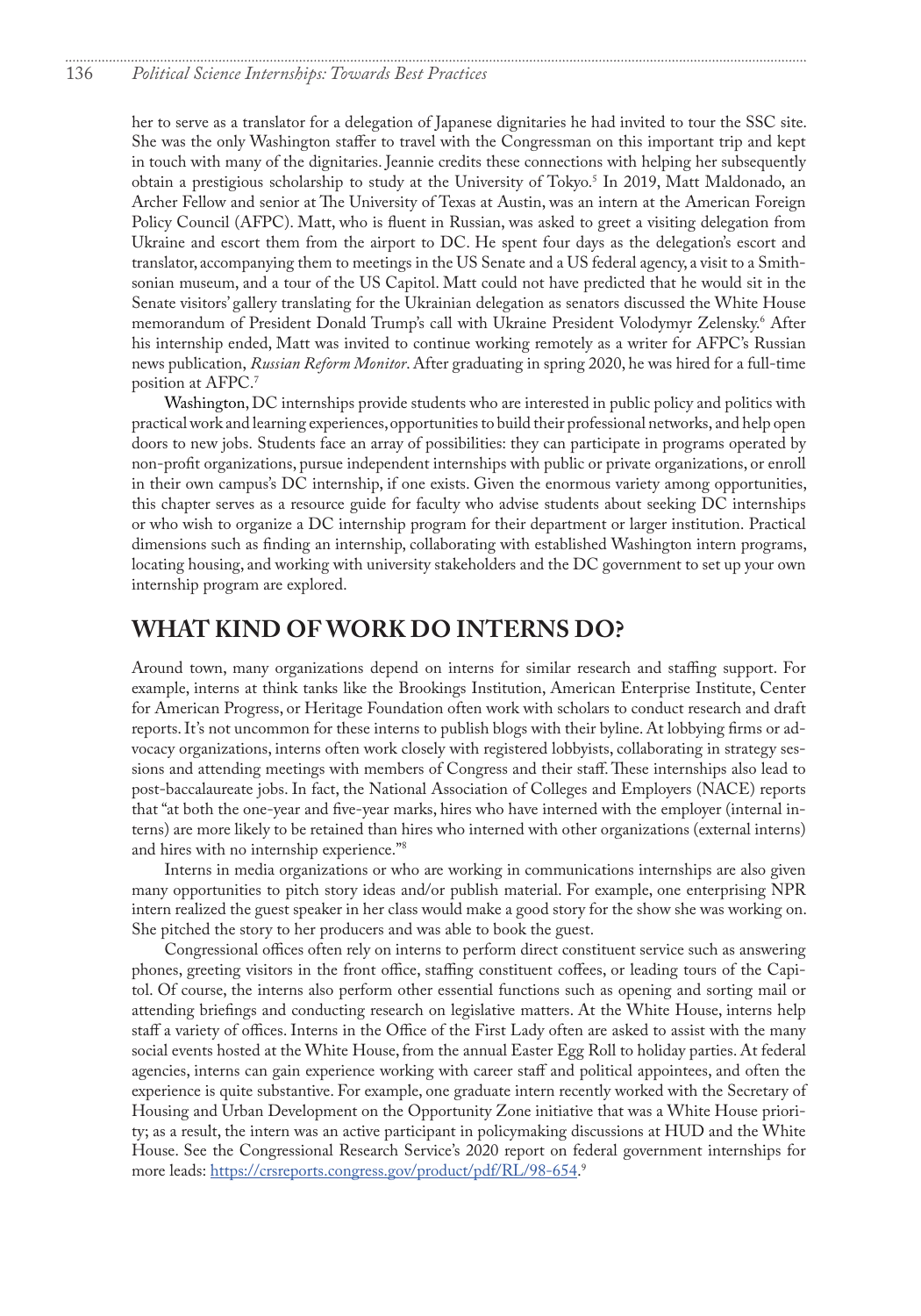<span id="page-2-0"></span>It is worth noting that Congress tends to operate on an apprentice model of work. For this reason, congressional interns who exercise humility and demonstrate a willingness to perform necessary tasks may experience exciting opportunities and find doors opening to new jobs. Speaking from my own experience, on the first day of my summer Congressional internship, I sat in the front office with another intern awaiting instructions for our work. My new colleague, a student at a large state university, informed me that he would be working on a special project to bring a presidential library to campus. Being from a small town and even smaller private university, I was simply excited to have an internship, but had only a vague idea of what to expect. At the end of the day, we both found ourselves sharing a small cubicle in the back of the office, opening and sorting mail. It was a big letdown for my colleague, who left DC by the end of the week because the work was not sufficiently substantive. At that time, the interns were also tasked with data entry of the annual constituent survey conducted by the representative. We had a daily quota of data entry, which was tedious. One of the graduate interns, who was also responsible for meeting the same daily quota, often got invited to join the legislative assistants in doing policy work (attending hearings and writing memos, for example) and would save his questionnaire entries for the end of the day. Late one morning, the representative's chief of staff informed us that any intern who had completed their daily quota by midday would be invited to join the representative at a White House bill-signing ceremony. The graduate intern was the only intern who could not attend. The following year, after I had graduated from college, I received a call from the representative's chief inviting me to apply for a job. It was a life-changing opportunity that influenced my graduate school research and created professional connections that have sustained my career to date.

## **UNDERSTANDING THE POLICY ECOSYSTEM**

To achieve policy change in Washington, DC, it is often necessary to engage with multiple stakeholders and decision makers. This means that students who are interested in policy change have a variety of internship opportunities to explore (or to create). Each type of stakeholder or policy actor/decision maker in the policy ecosystem represents a different kind of internship opportunity. For example, some policy stakeholders act to influence public opinion by creating messaging campaigns or by issuing scholarly reports to advance their arguments.

Within the policy ecosystem in DC, there are institutions and actors who participate at every stage in the policy process from problem identification to agenda setting, policy formation, implementation, and evaluation. Table 1 provides some questions to help internship directors guide students to find the organizations and internship work that best suits their interests or professional goals.

## **ACADEMIC CREDIT FOR INTERNSHIP EXPERIENCE**

Requiring students to earn academic credit for interning is not a standard rule in DC: intern employers in DC may or may not require it. For example, the House Paid Internship Program requires paid interns to be enrolled in an educational program and to receive credit for the internship.[10](#page-14-0) Students can obtain necessary credit by enrolling in an established, academically affiliated program or a program operated through their university. In contrast, the White House Council on Environmental Quality Internship Program does not pay interns and does not require that they earn credit for the internship.<sup>[11](#page-14-0)</sup>

Nevertheless, students on a tight budget may find it difficult to afford the costs associated with a DC internship, especially if it is unpaid. For these students, the best option may be to seek an internship independent of any academic program. For example, a student could obtain a Congressional internship by applying directly to a Congressional office. If they do not seek academic credit for the experience, they would save on tuition expenses and would still gain practical work experience. The costs of these credits will vary depending on the academic institution that provides the internship course. For example, tuition costs for three credits at a state school may be lower compared to a private institution.<sup>12</sup> It is worth noting, however, that students may not be eligible for financial aid from their home institutions if they participate in non-credit programs.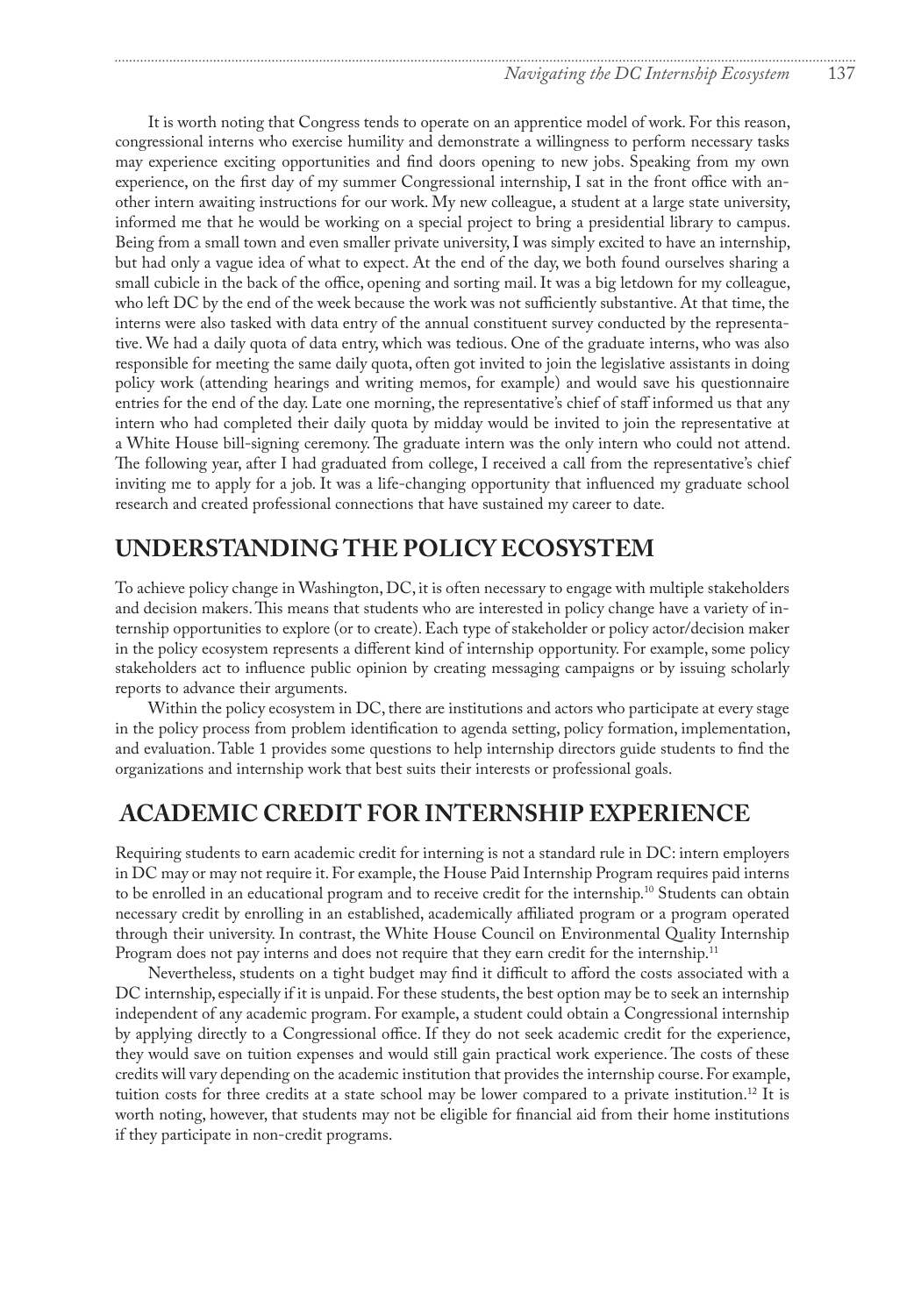| Table 1. Using Policy Stages to Determine What Types of Organizations to Target for Internships |                                                                                                                                                                                                                                                                                                                                                                                                                                                                                                                                                                                                                                                                                                                                                                                     |                                                                                                                                                                                                                                                                                   |                                                                                                                          |                                                                                                                                                                           |                                                                                                                                                                 |  |
|-------------------------------------------------------------------------------------------------|-------------------------------------------------------------------------------------------------------------------------------------------------------------------------------------------------------------------------------------------------------------------------------------------------------------------------------------------------------------------------------------------------------------------------------------------------------------------------------------------------------------------------------------------------------------------------------------------------------------------------------------------------------------------------------------------------------------------------------------------------------------------------------------|-----------------------------------------------------------------------------------------------------------------------------------------------------------------------------------------------------------------------------------------------------------------------------------|--------------------------------------------------------------------------------------------------------------------------|---------------------------------------------------------------------------------------------------------------------------------------------------------------------------|-----------------------------------------------------------------------------------------------------------------------------------------------------------------|--|
| <b>Policy Stages</b>                                                                            | Problem<br>Identification<br>Defining the<br>policy problem                                                                                                                                                                                                                                                                                                                                                                                                                                                                                                                                                                                                                                                                                                                         | <b>Agenda Setting</b><br>Deciding whether<br>the problem is<br>relevant/needs to be<br>solved                                                                                                                                                                                     | Policy<br>Formation<br>Determining<br>a politically-<br>feasible solution<br>(not necessarily<br>the "best"<br>solution) | Implementation<br>Ensuring that<br>the policy is<br>implemented<br>according to<br>Congressional<br>intent                                                                | Evaluation<br>Assessment<br>and evaluation<br>of impact and<br>effectiveness                                                                                    |  |
| Organized<br>Interests                                                                          | Who are the organized interests that are actively engaged at the various stages of the policy process?<br>Think Tanks<br>Lobbyists<br>Advocacy coalitions<br><b>Trade Associations</b>                                                                                                                                                                                                                                                                                                                                                                                                                                                                                                                                                                                              |                                                                                                                                                                                                                                                                                   |                                                                                                                          |                                                                                                                                                                           |                                                                                                                                                                 |  |
| Examples of<br>Internship tasks                                                                 | Research public<br>opinion data.<br>Prepare/proof<br>policy background<br>reports. Create<br>messaging to<br>amplify issue/<br>create salience.                                                                                                                                                                                                                                                                                                                                                                                                                                                                                                                                                                                                                                     | Research policy priorities of key<br>congressional leaders. Summarize<br>policy reports to create talking points<br>for lobbyists. Develop tracking lists for<br>lobbyists. Attend hearings; monitor<br>Congressional proceedings. Track White<br>House/executive branch actions. |                                                                                                                          | Assist with<br>rulemaking<br>comments and<br>oversight of<br>executive branch<br>actions. Prepare<br>briefing reports<br>for lobbyists with<br>implementation<br>updates. | Develop metrics for<br>evaluating impact<br>and effectiveness.<br>Create messaging<br>to stakeholders<br>about policy<br>success (or need for<br>improvements). |  |
| Decisionmakers                                                                                  | Who are the policy actors responsible for making decisions about the policy change? Does the change<br>require amendments to existing law (Congress)? Can the change be accomplished with an executive order<br>(President) or an agency rule or recommendation (federal agency)?<br>Congress<br>President<br>Federal Agency                                                                                                                                                                                                                                                                                                                                                                                                                                                        |                                                                                                                                                                                                                                                                                   |                                                                                                                          |                                                                                                                                                                           |                                                                                                                                                                 |  |
| Examples of<br>Internship tasks                                                                 | Congress: Prepare materials for Congressional hearings, attend hearings, write briefing memos for<br>legislative staff, attend meetings with constituent groups, draft letters to respond to constituents, assist in<br>planning events to highlight Congressional action or to promote Congressional action on the issue.<br>President: Support legislative affairs team in compiling research on Congress members; assist public affairs<br>team meetings with constituent groups; assist with administrative tasks for any member of the President's<br>staff.<br>Federal Agency: Prepare relevant responses to Congressional queries; conduct policy research for political<br>appointees or career staff; assist in the implementation of programs and with program oversight. |                                                                                                                                                                                                                                                                                   |                                                                                                                          |                                                                                                                                                                           |                                                                                                                                                                 |  |

## **HOW DO YOU FIND A DC INTERNSHIP?**

There are many options for finding a DC internship, from DIY-internship searches and placements to working with a non-profit organization that provides internship placements, programming, and housing. Students do not need to be affiliated with any program or to pay a program to obtain internship opportunities; however, to obtain credit for the internship, their home institution may require participation in such a program. There are, however, social and cohort benefits from participating in organized internship programs. For example, students are able to build friendships and expand their professional networks in a more coordinated fashion. The following section contains information about various options for internship placements.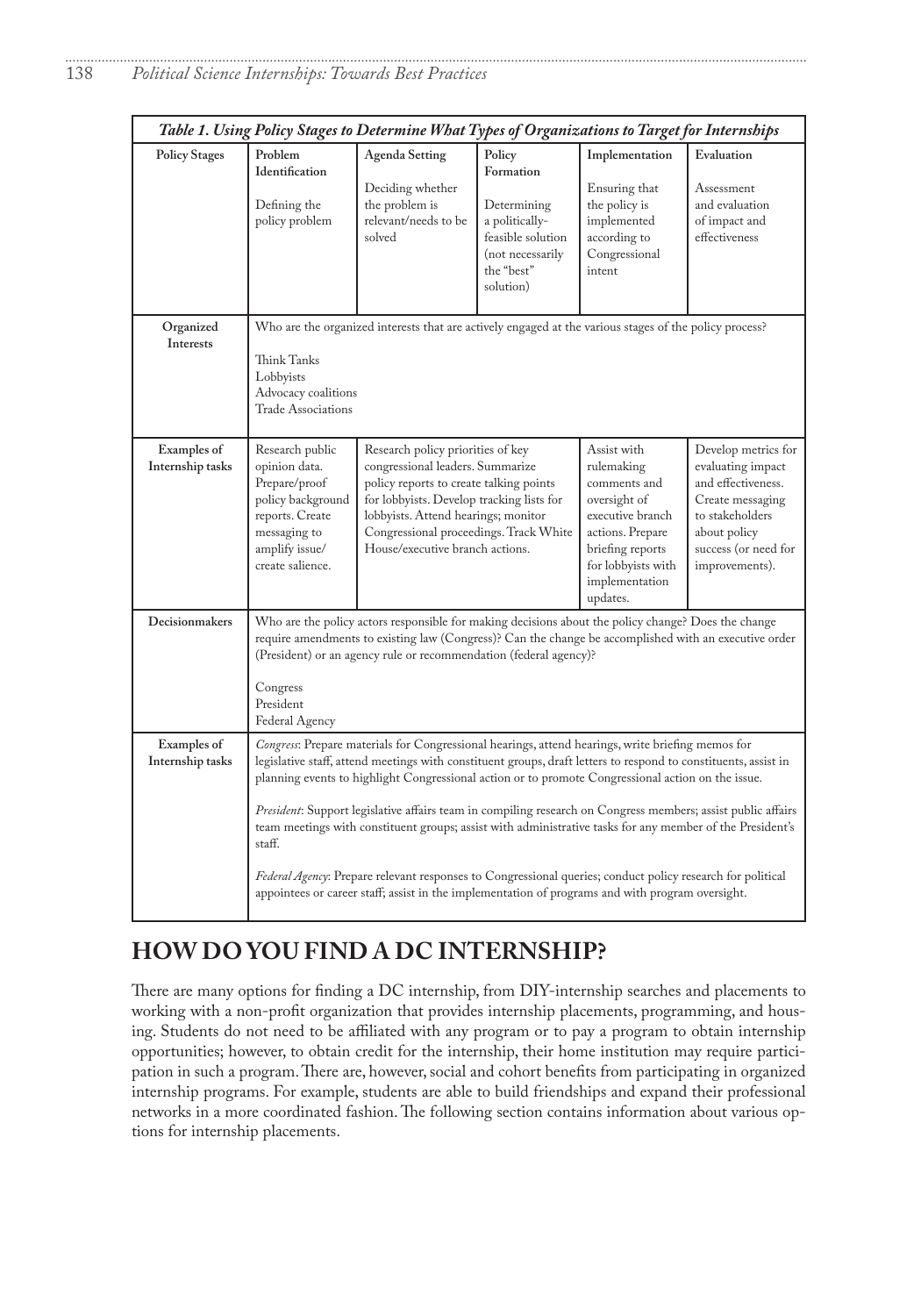## <span id="page-4-0"></span>**ORGANIZATIONS THAT PROVIDE INTERNSHIP PLACEMENT, PROGRAMMING, AND HOUSING**

### **Academically Affiliated Organizations**

Students may enroll as visiting students at some of the colleges and universities in DC during their internship term. For example, students can take courses offered through **Georgetown University's Summer Session and Special Programs**. They earn academic credit for these courses but must arrange with their home institutions for approval to transfer the credits. **The Fund for American Studies (George Mason University**) and **Washington Semester (American University)** offer formal internship programs that include academic courses to which visiting students can apply[.13](#page-14-0) These programs provide students with internship placements or assistance in finding internships. Once in DC, the students work in part-time or full-time internships and participate in weekly meetings. In addition to the courses, the programs often include a seminar that covers professional development and leadership topics.

Other well-known non-profit organizations that partner with educational institutions to offer DC-based internship programs include **The Washington Center (TWC), Washington Internship Institute, CET Academic Programs,** and **Osgood Center for International Studies.** These programs typically offer some classes for credit. In many cases, the organizations prefer to sign an articulation agreement with an academic institution that sets forth the course credit and billing procedures for the students. These organizations give preference to students recommended by the campus and may offer additional discounts on housing or fees. Partnership opportunities may be available.

A campus or department can customize a DC internship program for their students, or contract with the organization to serve a specific number of their students. The campus or department would be responsible for vetting the students, while the organization is responsible for providing the programming and housing in DC. All of these organizations also accept individual applications directly from students. The program and housing fees are two separate cost items. Programs are offered during the regular academic year and summer term.

### **A Review of Four Academically Affiliated Programs**

This section takes a closer look at four established DC internship programs: American University's Washington Semester Program (WSP), The Fund for American Studies (TFAS) at George Mason University, The Washington Center (TWC), and The Washington Internship Institute (WII).[14](#page-14-0) These programs are offered in the fall, spring, and summer terms, and are open to domestic and international students, although some programs will not provide visas. Students work in internships and take classes during the term. They also have access to housing. At a minimum, the organizations prefer to designate campus representatives—a faculty or staff member—who can help promote the internship programs and recruit students. The programs all offer colleges and universities opportunities to establish partnership agreements. These agreements range from simple articulation agreements regarding the transfer of course credits and billing procedures, to agreements to create customized programs for a campus. In some cases, the partnership agreements can result in more favorable fees. See the Supplemental Internship Resources for additional comparison details.

**The Washington Semester Program (WSP) at American University (AU)** was started in 1947 by AU Dean Harold Davis to "expose students to DC's cultural, educational, and governmental resources and give them 'first-hand acquaintance with possible careers in public service.'"[15](#page-14-0) From a class of 24 students from six colleges, the program now serves over 200 students and has partnership relationships with 210 universities.

Admission is on a rolling basis, but application procedures depend on whether the student is from a university that has a partner agreement with WSP. Students who do not attend a partner institution can apply directly to WSP but are encouraged to first check with their faculty advisor about credit transfer, financial aid, and other requirements for off-campus study. Students who are accepted to WSP are enrolled as non-degree students at AU and have the same student privileges as degree-seeking students. They can customize their academic coursework and can take any electives that are listed in the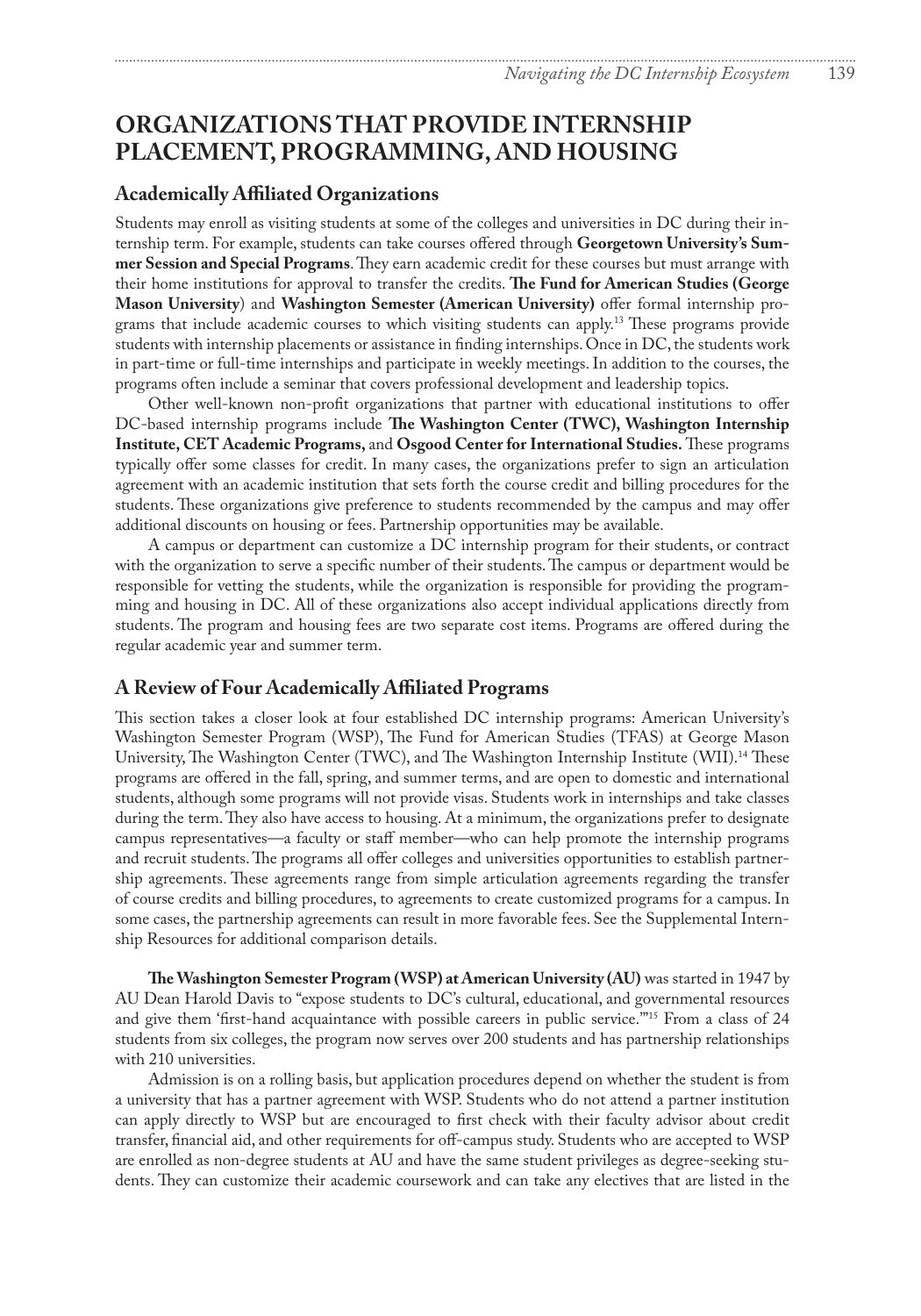#### <span id="page-5-0"></span>140 *Political Science Internships: Towards Best Practices*

AU course catalog. At a minimum, students in fall/spring are required to take an internship seminar and one of the listed interdisciplinary WSP seminars, which include topics such as government, international affairs, public diplomacy, business and economics, criminal justice, and law. Summer students are required to take at least one WSP seminar in addition to working at their internship. Depending on the course load they wish to carry, students can add additional WSP seminars or electives from the AU course catalog. The tuition costs will vary depending on the total number of credits a student chooses to take. More detailed information about costs is included in the Supplemental Internship Resources section. All courses are taught by AU faculty.

Housing is available but is listed as a separate fee. Students can opt to find their own housing, live in furnished apartments managed by a third-party housing provider, or seek housing on campus. Students who choose to live on campus must buy a meal plan.[16](#page-14-0)

Students receive an AU ID card and have access to all campus resources including libraries, recreation and health facilities, student services, and events. For this reason, students must pay additional mandatory fees for a Metro university pass (U-Pass) that provides access to Metrorail and Metro buses in DC, as well as technology, recreation and health facilities, and student activities.<sup>[17](#page-14-0)</sup>

American University prefers to establish a Memorandum of Agreement (MOA) with its university partners. Typically, the MOA is set for a five-year term and outlines the classes that will transfer, the billing agreement, use of appropriate logos, and the application process. University partners are not charged a service fee and are not required to send a minimum number of students. In fact, there are universities that have no MOA but regularly send students to participate in WSP.

Washington Semester Program maintains a database of internships that students utilize to find internships. A WSP staff member monitors students during their search process and is available to assist in using the database. An AU professor oversees the internship course and meets regularly with the students to discuss their work. During the fall and spring semesters, students work three days and take classes two days each week. In the summer, the students work four days and are in class one day per week.

In summary, the WSP is an established program with a long history. It offers students a rich academic experience in addition to their internship. It is also quite expensive. An undergraduate taking a full load (12-16 credits) would pay tuition and housing costs totaling more than \$30,000.

**The Fund for American Studies (TFAS)** was started in 1967 by Charles Edison, Dr. Walter H. Judd, David R. Jones, Marvin Liebman, and William F. Buckley, Jr. with the goal to provide college students with a "balanced perspective on political and economic institutions," although it has gained a reputation in recent years for being a conservative-leaning program[.18](#page-14-0) TFAS programs include academic courses, an internship placement and furnished housing in Washington, DC. Students participate in a variety of exclusive guest lectures, site briefings as well as professional development and networking events. TFAS students leave Washington with 250-plus hours of professional experience.

TFAS originally partnered with Georgetown University but in 2013 established an academic partnership with George Mason University (GMU). TFAS students are enrolled at GMU as non-degree-seeking visiting students and have access to campus resources such as the library and health center and receive a GMU transcript at the end of their TFAS semester.

In DC, TFAS offers academic internship programs each summer, fall, and spring. Summer program students are required to take the 3-credit core class and are encouraged to enroll in an elective class for additional credits. Capital Semester (fall and spring) students will be enrolled in 12 credits. The program is offered in two formats: virtual and in-person. Students select their preferred format when submitting their application. The in-person classes are held at GMU's campus in Arlington, Virgina, which is accessible by Metro.

Capital Semester (fall and spring), students take three classes: Internship Seminar (6 credits), International Economic Policy (3 credits), and a 3-credit government class, either American Presidency (fall) or American Political Thought (spring). In summer, students are required to take one of three core economics courses (3 credits each): Economics for the Citizen, Economic Problems and Public Policies, or Economies in Transition. An optional Economics Boot Camp Seminar is offered during the first week of the program to help students who have never taken any economics classes become acquainted with basic economic principles. Students can also add one of the following 3-credit electives: US For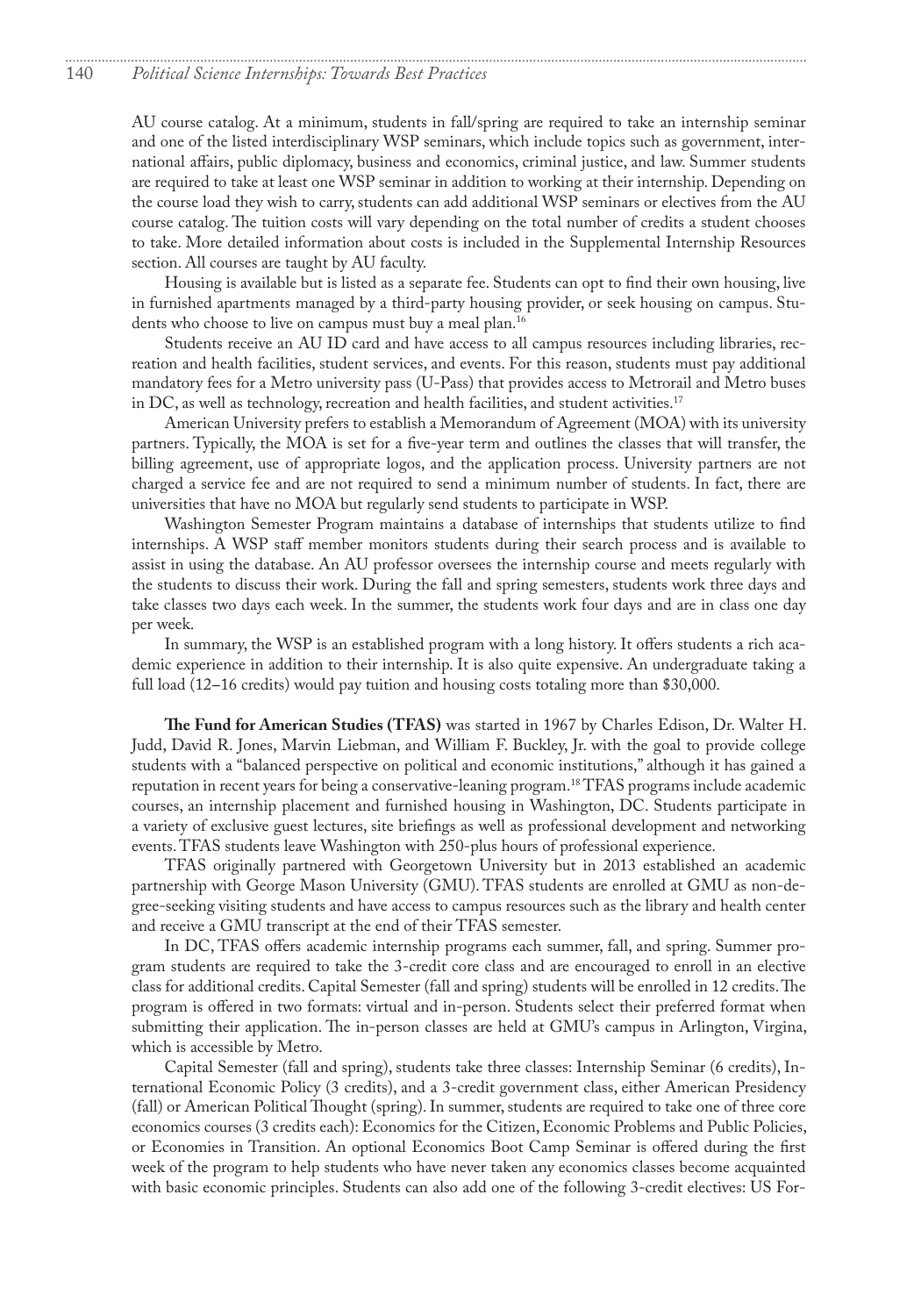<span id="page-6-0"></span>eign Policy, American Political Thought, Internship Seminar–Public Policy & International Affairs, Internship Seminar–Politics and the Press. All classes are taught by TFAS faculty.

TFAS offers several program tracks: Public Policy and Economics, International Affairs, Journalism and Communications, Business and Government Relations, and Leadership and American Presidency. Guest lectures, Career and Industry Exploration discussions, networking opportunities, and site briefings feature professionals working in fields relevant to the student's program track. Additionally, TFAS offers a mentor program and numerous professional development seminars.

Application deadlines are posted on DCInternships.org and students are notified of decisions within three weeks of completing their application. Scholarships, which are determined based on need, academic excellence, extracurricular achievement, and leadership activities, are awarded at the time of admission[.19](#page-14-0) TFAS guarantees that students will find an internship, so each student is assigned a TFAS internship coordinator to work with during the pre-arrival search process.

The program fee includes furnished housing in Washington, DC, enabling students to manage their own meals. During the summer, students live in dormitories on the campus of George Washington University. During Capital Semester (fall and spring), students reside in apartments operated by Washington Intern Student Housing (WISH) in Capitol Hill. Roommates are matched by TFAS with two TFAS students per bedroom. Details are included in the Supplemental Internship Resources section.

Faculty and advisors are invited to nominate students, who then receive priority consideration in the admissions process. TFAS is flexible with university partnerships, which can range from informal partnerships to more formal partnerships that have a memorandum of understanding. TFAS works with each partner on a case-by-case basis. Universities interested in partnering with TFAS may reach out to the TFAS Admissions Department.<sup>[20](#page-14-0)</sup>

In summary, this program has a structured curriculum that focuses on political thought and economics, and emphasizes a cohort experience with the inclusion of housing. This program gives universities the opportunity to collaborate or create a co-branded DC internship program. Program costs, which include housing and tuition, for an undergraduate taking a full load (12 credits) total more than \$13,000.

**The Washington Center** (TWC) was founded in 1975 by the late William M. Burke and his wife Sheila McReavey Burke to provide students with internships and seminars. The program started with 51 students from 35 colleges, and today enrolls between 800-1500 students annually. TWC reports partnerships with over 400 universities in the US and 75 international universities.

In April 2021, TWC announced a School of Record partnership with Elon University, which enables students from institutions that do not have a partnership agreement with TWC to receive an Elon University transcript for up to 15 academic credit hours.<sup>21</sup> Students take one academic course each week in addition to career readiness workshops. TWC offers opportunities for virtually all majors, but particularly those in the social sciences, communications, and business. The course catalogs for each term include courses on various topics depending on interest indicated by the students and university partners. Recent topics include American History, American Politics and Public Policy, Business and Administration, Communication, International Affairs, Law and Criminal Justice, Media and Communications, and Research. The courses are taught in DC by TWC faculty. In addition, each student is assigned a career advisor to provide guidance and support while the students are enrolled in the program.

TWC works with universities to create specific partnership agreements that articulate curriculum expectations, course equivalencies and transfers, program and housing fees, and billing procedures. There is no financial cost to the institution for enacting the agreement, and the duration of the agreement can vary. The agreements typically do not include a minimum number of student enrollments. Students who are applying from non-partner institutions must still obtain university approval for their participation in the TWC program. This ensures that students will receive credit for their internship and classes.

Applications are reviewed on a rolling basis and decisions are made within several weeks of submission. TWC staff review applications to ensure suitability for internship opportunities with TWC partners. Students will not be accepted if TWC determines that there are no internship opportunities that align with the student's stated preferences. TWC has partnership agreements with internship employers and maintains an updated database of internship opportunities. TWC staff work with admitted students to prepare their internship application materials and to facilitate placements.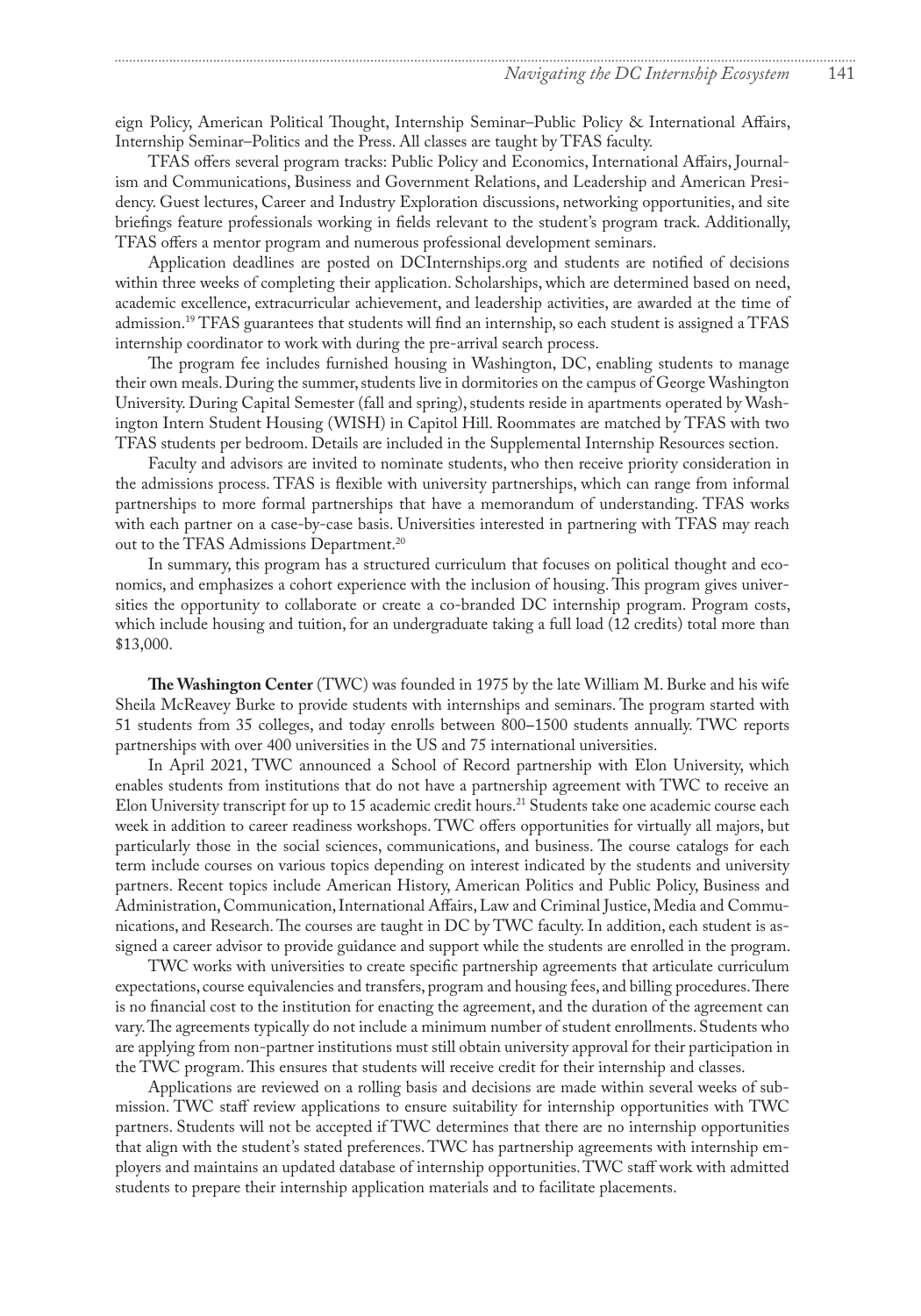TWC provides furnished housing in their Residential and Academic Center located in the NoMa section of Washington, DC (see: [https://twc.edu/right-home-dc\)](https://twc.edu/right-home-dc) but does not require students to live there. TWC does not offer any meal plan, since the TWC housing includes furnished kitchens for students to prepare their own meals. TWC offers scholarships and furnishes a list of private and state scholarships available to students [\(https://twc.edu/programs/private-scholarships](https://twc.edu/programs/private-scholarships)).

In summary, the TWC program has a long history of providing experiential learning, a broad network of internship partners, and a diverse list of courses. The diverse and interdisciplinary cohort creates many opportunities for students to build friendships and expand their personal and professional networks. Total program and housing fees for an undergraduate student are close to \$16,000 for a semester; however, students who opt out of TWC housing would only pay a program fee of \$9,415 (figures current as of 2021).

**The Washington Internship Institute** (WII) was founded in 1990 by Dr. Mary Ryan, the former vice president for academic programs at The Washington Center. The emphasis was on creating more customized internship programs. The cohorts range from 30-50 students per semester, and classes are small, in line with WII's mission to foster learning through more individualized experiences. WII offers programs for students in fall, spring, and summer. Students intern four days per week and take two classes on the day they are not interning: the internship seminar and one of two core courses (Inside Washington: Politics and Policy, or International and Foreign Policy Studies). Depending on the university partnership agreements, students may add additional online courses to take a full load. There are no evening or weekend classes. WII also offers customizable programs for their university partners, which can take the form of short immersion courses or semester-long courses. The classes normally meet in-person but were virtual during the COVID-19 pandemic. The program fee covers course costs, although students may have to pay to transfer credits if their institution lacks a partnership agreement. These rates can also be negotiated in the partnership agreement.

WII offers furnished housing in the Crystal City section of Arlington, Virginia but does not require students to live there. The housing rates can be negotiated in a university's partnership agreement. Additional information can be found in the Supplemental Internship Resources section.

A notable innovation is the Faculty Fellows program, which WII offers in partnership with the Association of American Colleges and Universities (AAC&U). This program allows faculty to spend a semester or summer in Washington, DC working with a host organization and networking with professionals. Housing is provided. A Faculty Fellow's home institution is required to pay \$6,000 which is matched by the Fellow's host organization, but discounts are available to partner institutions. Details about this program can be found at: [http://wiidc.org/faculty-fellows.](http://wiidc.org/faculty-fellows)

In summary, WII is a much smaller operation compared to the other three organizations discussed in this section. They offer university partners creative opportunities for customizing a program and for engaging faculty in the DC experience as well. Total program and housing fees for an undergraduate are over \$12,000 during the fall/spring term, and close to \$10,000 for the summer. Additional details can be found in the Supplemental Internship Resources section.

### **Minority-Serving Organizations**

These civil rights organizations advocate on behalf of constituent groups and seek to increase participation of underrepresented persons in the policy process. Some of the more well-known programs are the **Asian Pacific American Institute for Congressional Studies (APAICS), Congressional Black Caucus Foundation (CBCF), Congressional Hispanic Caucus Institute (CHCI), Congressional Hispanic Leadership Institute (CHLI),** and the **Udall Foundation Native American Congressional Internship Program.** Many of these organizations provide substantial financial support to their interns. For example, the Congressional Hispanic Caucus programs provide housing for their interns. Other minority-serving programs are listed in a document included in the Supplemental Internship Resources.

### **Paid Internships**

Although many organizations still rely heavily on unpaid interns, there has been a move in recent years to change this practice. In 2018, the nonprofit organization, Pay Our Interns**,** successfully lobbied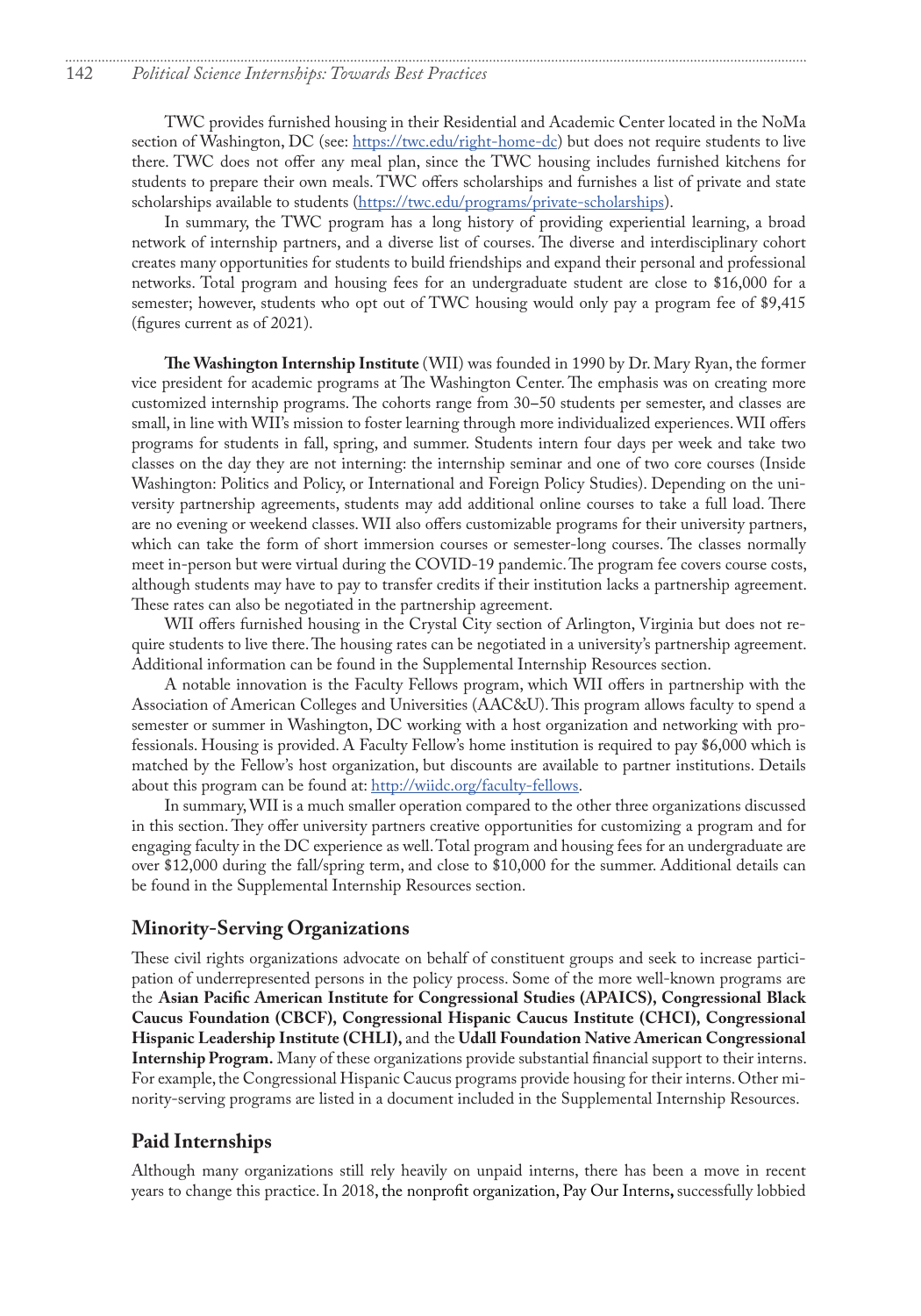<span id="page-8-0"></span>Congress to include funding to pay Congressional interns. In 2019, the average total stipend for Senate interns was \$1,986 compared to \$1,612 for House interns.<sup>22</sup> Their report compared the Congressional internship stipends to stipends offered by external internship programs (see table 2). Paid internships can also be found in other public and private sector organizations.

| Table 2. Stipend Amounts of External Internship Programs                                                                                                                                                                                                                  |         |  |  |  |
|---------------------------------------------------------------------------------------------------------------------------------------------------------------------------------------------------------------------------------------------------------------------------|---------|--|--|--|
| Asian Pacific American Institute for Congressional Studies (APAICS)                                                                                                                                                                                                       | \$2,500 |  |  |  |
| Congressional Black Caucus Foundation (CBCF)                                                                                                                                                                                                                              | \$3,000 |  |  |  |
| Congressional Hispanic Caucus Institute (CHCI) Summer                                                                                                                                                                                                                     | \$3,125 |  |  |  |
| Congressional Hispanic Caucus Institute (CHCI) Fall and Spring                                                                                                                                                                                                            | \$3,750 |  |  |  |
| Congressional Hispanic Leadership Institute                                                                                                                                                                                                                               | \$2,000 |  |  |  |
| Source: Table 9 in James R. Jones, Tiffany Win, Carlos Mark Vera. 2021. "Who Congress Pays: An Analysis of Lawmakers' Use<br>of Intern Allowances in the 116th Congress," https://payourinterns.org/wp-content/uploads/2021/03/Pay-Our-Interns-Who-<br>Congress-Pays.pdf. |         |  |  |  |

### **Extra Work**

Most internship programs discourage students from working a second job while completing their internship. The internship should be a priority. In cases where students are also attending classes, there is limited time for a second job. Nevertheless, opportunities exist for students to take on extra work. One student who worked as a barista at a Starbucks in Arizona was able to pick up shifts at a Starbucks in Foggy Bottom to help offset her expenses while working an unpaid Congressional internship. Lowwage Congressional staff also take on extra work; some staffers generated extra income by pet-sitting after signing up with Rover.com[.23](#page-15-0) Long before he was elected Speaker of the House, Paul Ryan was just a recent college graduate and Senate staffer who also worked as a server at a Tex-Mex restaurant, Tortilla Coast. According to a *Washington Post* report, this was "a second job that [led] to him meeting his mentor, Jack Kemp... [then] Secretary of Housing and Urban Development."<sup>[24](#page-15-0)</sup>

### **Living in DC**

Having landed a DC internship, the next task is to decide where to live, and how to budget properly to live in DC. In the supplemental internship section, you will find tips for securing suitable, safe and affordable housing, reliable transportation and a worksheet for creating a budget. If you are a faculty member looking to bring a group to DC, general housing options are available.

### **Student Housing Providers**

There are several housing providers used by members of the Washington Program Consortium (dcprograms.org) a forum for institutions that offer experiential education and internship programs in DC. Institutions contract with these companies to provide housing for their students. An institution can reserve space for dedicated use by their own students, an arrangement that helps enhance the cohort experience. Some institutions sign multi-year contracts which can lock in affordable housing rates, while other institutions operate with an annual contract that provides greater flexibility in case of enrollment fluctuations. The contracts may stipulate that the institution pays a lump sum for the housing, or that individual students pay their housing fee separately.

These companies (see table 3) also accept housing applications from individual students working independently. In some cases, a student may be housed with students from other institutions if they do not wish to pay extra for single accommodations. Some companies like **WISH** (<https://internsdc.com>) and **The WIHN** [\(https://www.thewihn.com/](https://www.thewihn.com/)) also organize social and professional development events for their student residents.

The companies may own or lease the properties that are offered to students. For example, a company may lease several large luxury apartments in addition to owning other townhouses. This means that an institution has options to house their students in a luxury apartment building that is home to other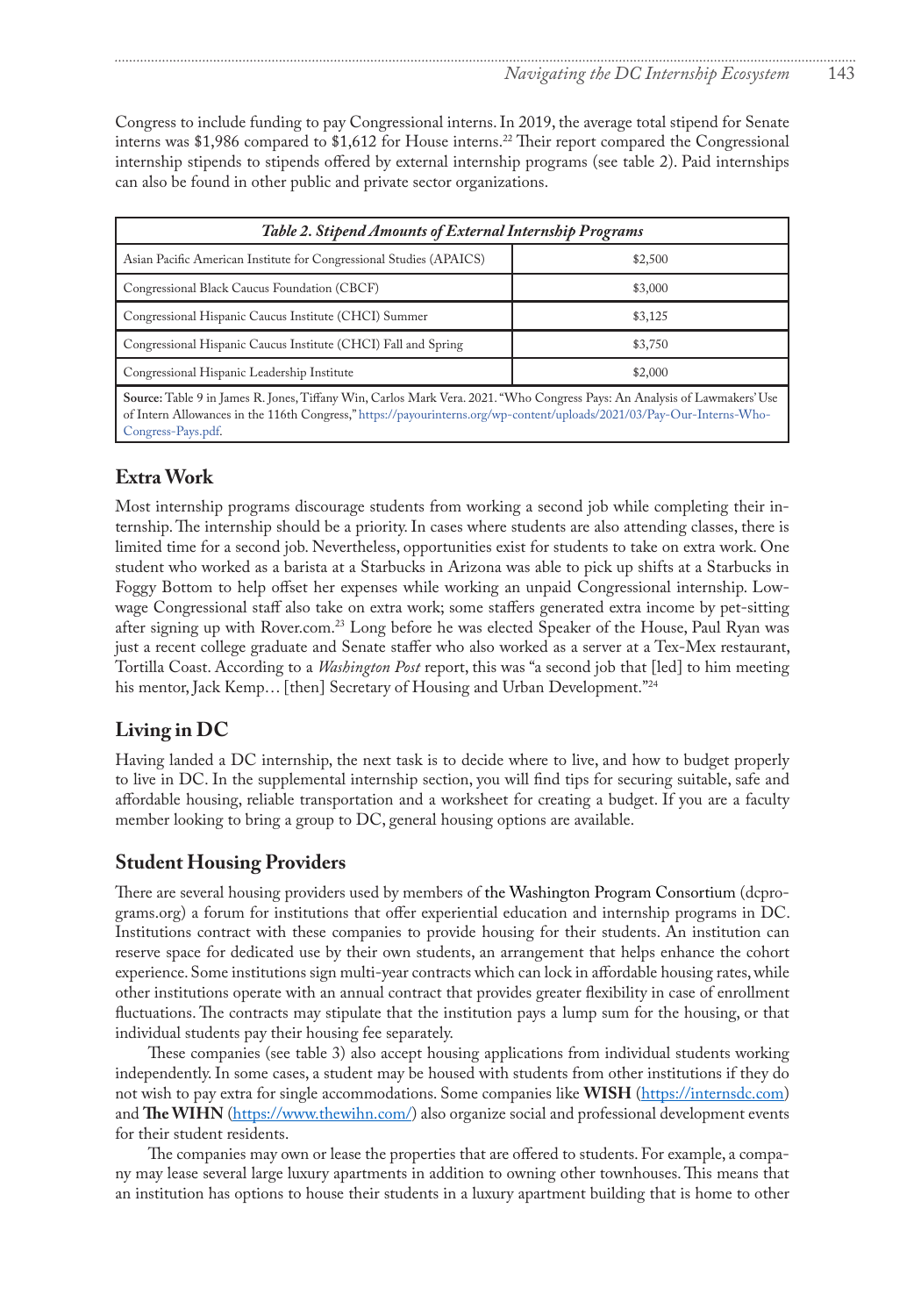<span id="page-9-0"></span>

| Table 3. DC Housing Providers Used by Washington Program Consortium Members |                                     |  |  |  |
|-----------------------------------------------------------------------------|-------------------------------------|--|--|--|
| <b>Housing Company</b>                                                      | Website                             |  |  |  |
| CapStay                                                                     | capstay.com                         |  |  |  |
| Churchill Living                                                            | www.ChurchillLiving.com             |  |  |  |
| Elite Intern Housing                                                        | https://www.eliteinternhousing.com/ |  |  |  |
| LUXbnb                                                                      | www.LUXbnb.com                      |  |  |  |
| Olympus Housing                                                             | https://www.olympushousing.com/     |  |  |  |
| Globe Quarter (Locations in DC & VA)                                        | http://www.globequarters.com/       |  |  |  |
| The Washington Intern Housing Network (The WIHN)                            | https://thewihn.com                 |  |  |  |
| TurnKey Housing                                                             | tkhousing.com                       |  |  |  |
| ULodging                                                                    | www.ulodging.com                    |  |  |  |
| Washington Intern Student Housing (WISH)                                    | InternsDC.com                       |  |  |  |

working professionals in DC, or in a townhouse that is reserved exclusively for those students.

There are advantages to housing students in a neighborhood of working professionals, including the building amenities—pool, rooftop entertainment area, gym—that increase students' opportunities to network. For example, students housed in one building were surprised to discover a Supreme Court justice shopping at the grocery store. The disadvantage is that when students get rowdy, they may discover that the unhappy neighbor who was disturbed is a senator, White House staffer, or some other interesting person who they might otherwise wish to impress.

Housing students in a townhouse can help foster stronger bonds within the cohort. The house can then be identified as a home for many classes or "generations" of interns. Nevertheless, the maintenance and upkeep on some of these older ("historic") townhomes can be challenging. Students have been known to encounter the famous enormous DC rats scurrying around the alleys behind and between these buildings.

These are not the only options for group housing. For summer programs, local DC-based universities may also offer summer housing on campus. Check with their summer housing department for more information.

#### **A Unique Option for Women**

In 1887, Congress chartered "a temporary home for young women coming to [. . .] the District of Columbia."[25](#page-15-0) This was known as the Young Woman's Christian Home until 1937 when it was renamed **Thompson-Markward Hall (TMH**). Today, TMH is located across from the Hart Senate Office Building and offers young women (ages 18-34) an affordable, safe, and temporary residence (minimum of two weeks to maximum of two years). The housing fee includes furnished rooms, daily breakfast and dinner (Sunday through Friday). For details see: <https://tmhdc.org/what-we-offer/>.

## **OTHER CONSIDERATIONS FOR SETTING UP YOUR OWN INTERNSHIP PROGRAM**

If you wish to establish a DC internship program that carries a university brand, there are some important things to consider. In this section, you will find general guidance for setting up your own internship program. *Please note that this information is not legal advice*. We strongly recommend that you consult with your home institution's general counsel to ensure that you are in compliance with DC law as well as the regulations that govern your home institution.

First, be aware that your home institution must obtain permission from the District of Columbia **Higher Education Licensure Commission** ("HELC", the "Commission") to do business in DC. Institutions that partner with an academically affiliated organization to deliver their programming may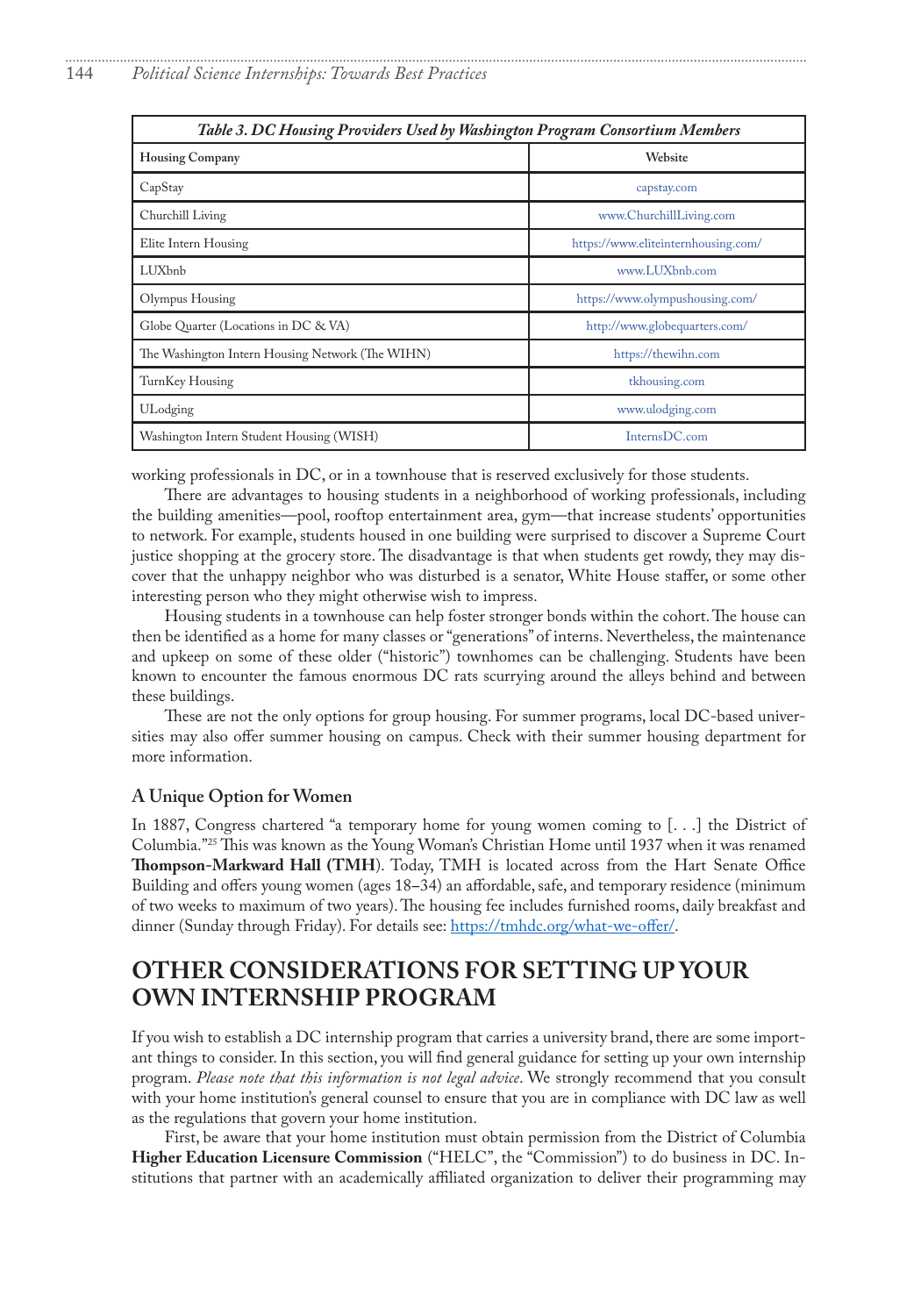not be required to register with HELC; they should consult with their general counsel to be certain. The general counsel for the partner institution should review the HELC regulations and the partner agreement to ensure full compliance. Failure to comply with HELC regulations can result in hefty fines to the institution.

Second, be aware of the requirements and procedures imposed by your home institution, as well as the various stakeholders who have an interest in such a program. For example, the accreditation and program requirements may differ depending on whether a DC internship program is structured as a study-abroad program or set up as a satellite campus. The university president may take a personal interest in the program and its interns if the DC internship program is seen as a way to connect the campus (and students) with alumni and policy influencers (or federal funders).

Finally, peer support is available through the previously-mentioned Washington Program Consortium, a forum for institutions that offer experiential education and internship programs in DC. You can reach out to other program coordinators for ideas and advice about setting up your own program. The group meets monthly and has a Student Life committee that meets regularly to plan collaborative events for their students, such as a field day and a community service day. The meetings usually include a guest/expert presentation about a relevant topic; a recent speaker was the director of the White House Internship Program who explained the process for reviewing and selecting interns. Prior to the pandemic, the consortium would meet in person at member offices, such as the UC Washington Center or the ASU Barrett and O'Connor Washington Center, which allowed people to interact with each other and to also tour the facilities. As of summer 2021, meetings were on Zoom.

### **DC Higher Education Licensure Commission**

The DC Higher Education Licensure Commission is a regulatory consumer protection agency that is authorized to issue educational licenses for postsecondary educational institutions in DC. Any outof-state institution that establishes an educational program in DC, or which sends students to DC to participate in an educational program, must obtain a license or conditional exemption from the Commission before doing business in DC. The license or conditional exemption must be renewed every 12 months. Information about the application requirements can be found here: (https://helc.osse.dc.gov/ topic/helcadmin/institutions/frequently-asked-questions-for-institutions). Please note that failure to comply may result in fines and penalties. The Commission's staff are accessible by email (see: [https://](https://helc.osse.dc.gov/topic/helcadmin/about/staff-directory) [helc.osse.dc.gov/topic/helcadmin/about/staff-directory](https://helc.osse.dc.gov/topic/helcadmin/about/staff-directory)).

### **University Personnel**

In setting up an internship program that carries a university's (or department's) brand, it is important to make sure that you have contacted all the relevant stakeholders at your institution. DC internship programs can be hosted in different units on campus such as a department, a Study Abroad office, or a Career Services office. In some cases, the program may be operated as a multi-campus system program, or as a special program in the president's office. The approval process and chain of command will vary depending on where the internship program is situated.

In alphabetical order, here is a list of key stakeholders to know. Please note that this is not a comprehensive list.

*Alumni*: Contact your campus's Alumni Office to obtain a list of DC-based alumni. They are often willing and eager to host interns, serve as mentors, participate as guest speakers, and donate. If the institution has not had a strong DC presence previously, then alumni may be excited to establish an official presence and can be relied upon to help coordinate certain aspects of the program. Chance encounters with your institution's alumni can also come into play. In 2002, I was at the Amtrak counter at DC's Union Station when I overheard a conversation between an Amtrak clerk and a man who said he was from "government relations." As then-director of the Arizona State University (ASU) Capital Scholars program, I was always on the hunt for internships, so I introduced myself. Before I could ask about internships at Amtrak, the man smiled and replied, "I used to play football for ASU. Tell me more." To date, Amtrak has hired numerous ASU Capital Scholars as summer interns. When he left Amtrak to join The Madison Group, Marcus Mason also committed to hiring ASU Capital Scholars as summer interns.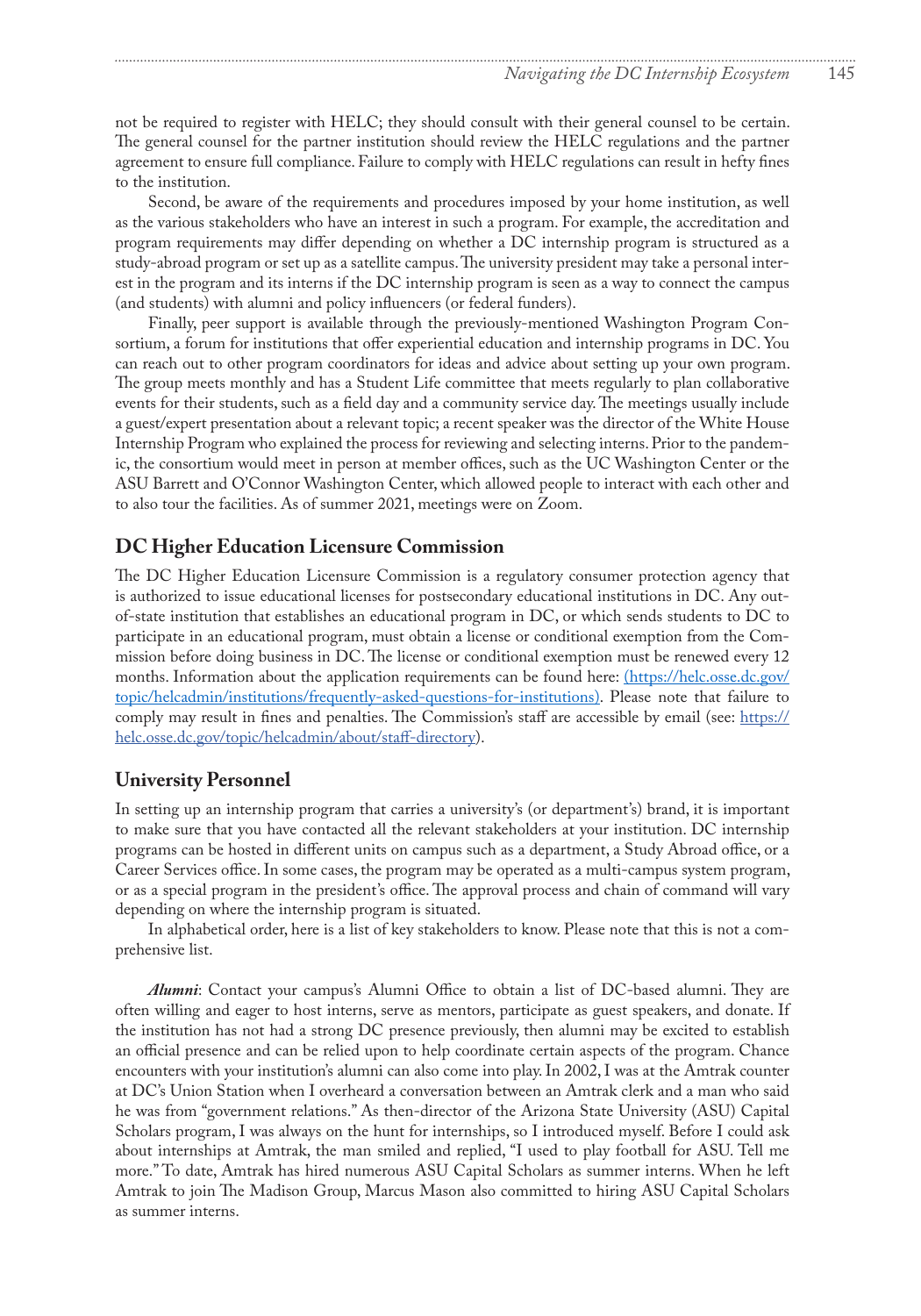#### 146 *Political Science Internships: Towards Best Practices*

*Bursar/Billing Services***:** Knowing the staff in this office will help you sort out the problems that can occur, such as inadvertent overcharges for tuition and fees.

*Career Services*: Career Services Specialists are excellent allies, for they often have training and expertise in reviewing résumés and cover letters and can work with students to identify skills and knowledge deficits that need attention. They may also have updated information about internship opportunities across disciplines.

*Communications/Public Affairs***:** Work with the institution's external relations/public affairs communications team to share stories of students' successes in DC with the public and with campus recruitment and admissions staff.

*Development Office***:** The campus fundraising team can help you identify sponsors for your program and/or students. Get to know the development director and make sure that any fundraising campaigns you organize are not in conflict with other priorities of the university.

*General Counsel/Contracts Officer***:** Be sure to include your institution's general counsel or contracts officer in your business plan. They should review any contracts for housing or internship articulation agreements or memoranda of agreement that require official signatures.

*Government/Federal Relations***:** When establishing a DC internship program, it is useful to coordinate with the institution's federal relations or government relations team which is responsible for managing the institution's relationships with members of Congress and federal agencies and executives. Often, the federal relations staff can be helpful in identifying internship opportunities and connecting students with policymakers and their staff. They also can act as liaisons to good guest speakers and mentors.

*President***:** The university president may play a significant role in the approval of this program, depending on where the program is situated and how the institution is organized. At a minimum, there are opportunities for publicity and photo ops with the students *before* they travel to DC, while they're in DC, and after they return. At each point, the students have an exciting story to share.

*Provost/Dean***:** Academic officers may play a role in approving the program, depending on where the program is situated and how the institution is organized. These administrators also like to know what their students are doing and can marshal fiscal and human resources to support the program and its students. DC coordinators have a good story to tell, especially when they can demonstrate that the internships help students complete college and obtain gainful employment.

*Registrar***:** Consult with the Registrar to make sure students are properly enrolled for the course or courses during their internship term. The Registrar can also verify that a student's course load is appropriate for maintaining financial aid, and that the program curriculum meets accreditation standards/ expectations.

*Student Affairs:* It is important to communicate with the Dean of Students (or Student Affairs) about the students who will participate in the program, particularly to become aware of any unresolved discipline issues. Student Affairs can help navigate the process if a student experiences an adverse health event that necessitates an ADA accommodation; in that case, the campus ADA coordinator should also be notified.

*Study Abroad***:** In some institutions, the DC internship program is considered a "study abroad" program. If this is the case, you may find it useful to conduct a variety of information sessions about the program to raise awareness outside your department or discipline.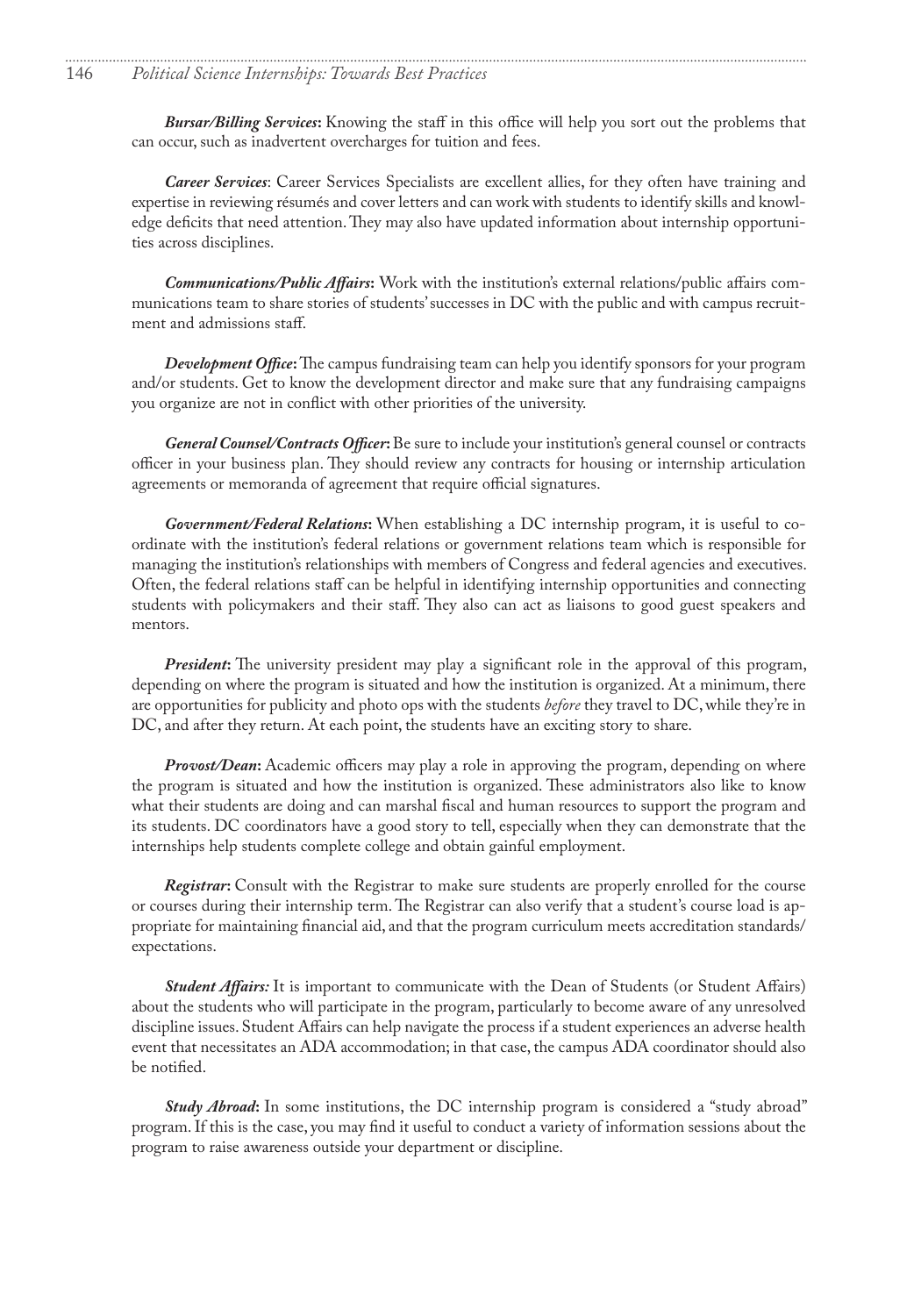<span id="page-12-0"></span>*Title IX Coordinator***:** Interns need to understand their Title IX protections, including how to resist and report inappropriate behavior in the workplace, classroom, and residence. Before students travel to DC, you should contact your institution's Title IX coordinator to provide appropriate training to help students navigate the workplace and residential life experiences. Make sure that your staff are also fully trained about proper reporting protocols.

## **OTHER PROGRAM MANAGEMENT CONSIDERATIONS**

Other important considerations when setting up a DC internship program include planning for emergencies and crises, and responding to incidents of intern misbehavior.

### **Emergency and Crisis Management**

In 2004, Kentucky Governor Ernie Fletcher flew to DC to attend the funeral of former president Ronald Reagan. As the plane approached Reagan National Airport, it veered into restricted air space over the Capitol, triggering fears of a 9/11 style attack and an emergency evacuation of the Capitol.<sup>26</sup> "Sen. Lisa Murkowski, R-Alaska, was on the third floor of the Capitol with her staff when the fire alarms first went off and they started walking out of the building. "We were walking until we were told to run, get out of the building," Murkowski said, as one of her staffers tried to find a lost intern. "I got a little exercise this afternoon.["27](#page-15-0)

Help your students plan and be prepared for emergencies while they are in DC by consulting your institution's police department, campus safety officers, emergency management coordinators, risk control and risk management offices. If you are operating a program, your institution's police department or campus security may have access to relevant security alerts that can help protect you and your students. For example, during the days leading up to the 2021 Inauguration, the University of Texas System Office of the Director of Police provided the Archer Center team with intelligence reports about potential security threats in DC. As a result of this information, the Director of Police recommended delaying the students' arrival in DC until after the Inauguration. At the Archer Center, we invite a safety specialist to provide CPR training to all Fellows. We consider having Fellows certified to perform CPR as a life-saving benefit to our program.

#### **Interns Misbehaving**

The DC intern experience can be quite stressful, especially if students are required to take classes in addition to working a full-time (or close to full-time) internship. In addition, students may feel greater social pressure to drink, to be extroverted networkers, to perform well at work, to compete against their peers, to prepare to graduate and get a job, or apply for graduate school. Undergraduate juniors and seniors who are thrown together into a new cohort may experience the same type of anxieties they experienced as freshmen when they were transitioning to college life. Students who are unfamiliar with urban life or who prefer wide open spaces with lots of trees and land can become depressed in the concrete jungle of DC. Students from sunny regions may be unprepared for the seasonally affective impact of long, dark, and cold days during the winter season. All of these externalities impact students' mental health and can erode their sense of well-being.

In 2018, a graduate fellow working for a member of the US House of Representatives was arrested and charged with releasing the private cellphone number of Senator Lindsey Graham, chair of the Senate Judiciary Committee, which was holding confirmation hearings for Supreme Court nominee Brett Kavanaugh.[28](#page-15-0) The fellow was fired[.29](#page-15-0) He later pled guilty to federal offenses and was sentenced to four years in federal prison.[30](#page-15-0) He had behaved rashly because "he was angry about his termination in May 2018 from his employment as a computer systems administrator in the office of another US Senator (described in court documents as Senator #1). As a result, from July 2018 to October 2018, he engaged in an extensive computer fraud and data theft scheme.["31](#page-15-0)

There are resources to help a student who is experiencing a mental health challenge or struggling to control their anger, or others who are feeling anxious and afraid. Check with the Dean of Students at your institution to see what home campus mental health resources are available to students who are interning in DC. In some cases, telehealth services are available. Students often can use their health in-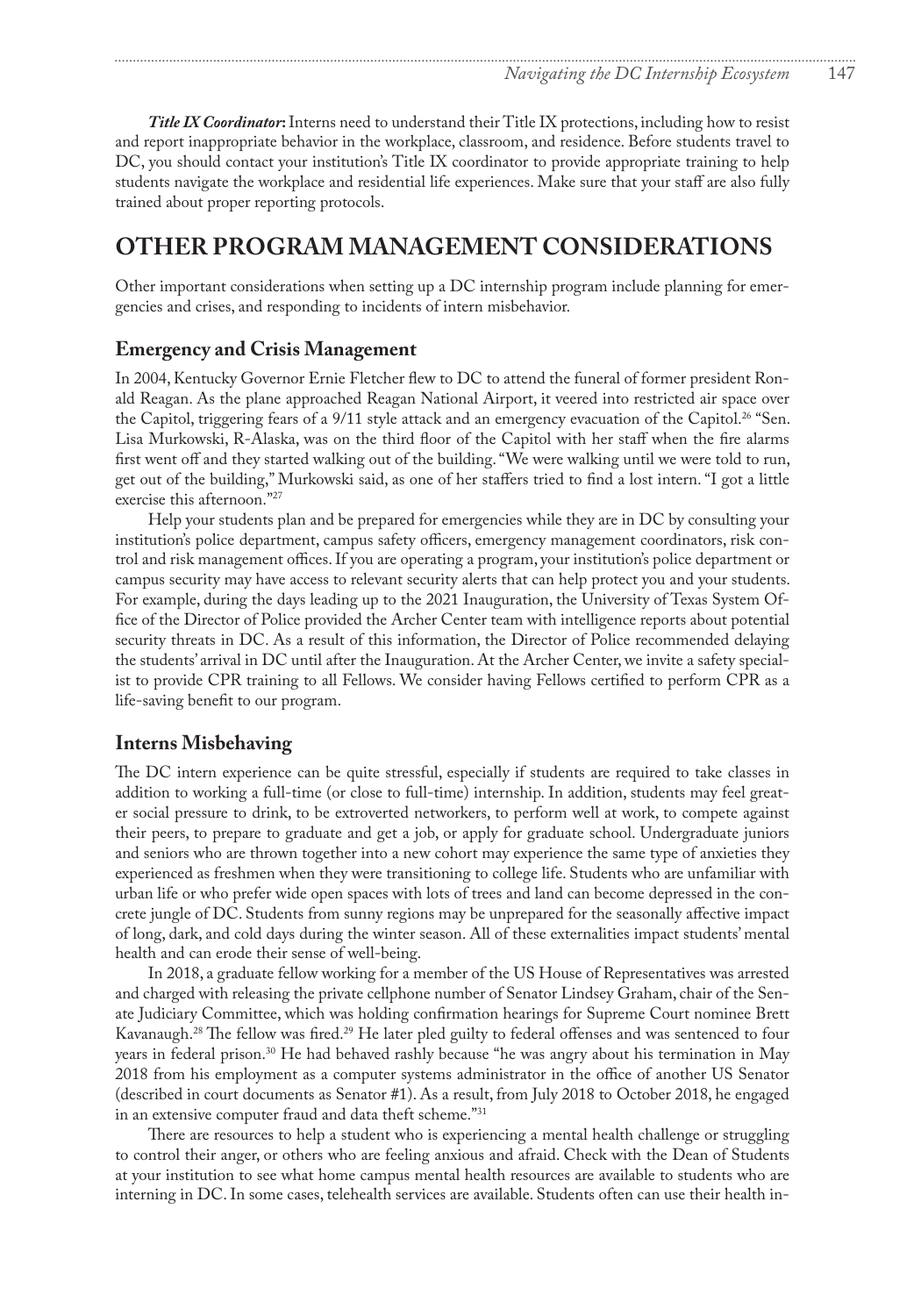#### <span id="page-13-0"></span>148 *Political Science Internships: Towards Best Practices*

surance to obtain mental health services in DC. There are also providers who will contract with a school to provide services to a group of students. For example, Parkhurst Associates ([https://parkhurstassoci](https://parkhurstassociates.com/university-counseling/)[ates.com/university-counseling/\)](https://parkhurstassociates.com/university-counseling/) contracts with several universities to provide counseling (in-person and virtual) to students. Parkhurst charges the student a small co-pay for a limited number of individual therapy sessions and then bills the university for the remainder. Clients can schedule additional sessions at the full price.

In crisis situations where a student's behavior has drawn negative public attention, you should also work with your campus public affairs team to coordinate any public communications regarding the incident. Obviously, these situations can draw unwelcome attention to the individual and the institution they represent. For this reason, it is important to ensure that vulnerable students are aware of the supports they can access when interning.

Finally, any student behavior that requires a disciplinary response represents a case that will need to be adjudicated by the Dean of Students on the student's home campus. If you're operating an internship program for your campus or institution, having a good working relationship with the Office of Student Affairs and Dean of Students is essential in these situations. You should also be sure to work closely with the Title IX Coordinator and the director of student accessibility services.

## **CONCLUSION**

After securing necessary approvals from appropriate university stakeholders, faculty members who wish to build an internship program can start by recruiting promising candidates to seek individual internships. While it's natural to look for students in political science departments, students from other disciplines also have interests in DC institutions and the policy process, and they bring a unique perspective to their internships. For example, one engineering student who interned at the House Science Committee was able to use his scientific knowledge to help the committee staffers conduct their research. A pharmaceutical company that was preparing comments for a federal rule was delighted to discover that their graduate intern, a practicing nurse, had clinical experience using their product. As a result, the intern was able to "provide constructive and unique insights… [and to contribute] significantly to formal comments filed…on policy recommendations to improve reimbursements and incentives for novel anti-microbials."[32](#page-15-0) So, while internship programs provide students with important professional opportunities and work experience, they can also provide organizations and institutions with vital input and new ideas. As a result, this wonderful, dynamic, exchange of information and experience contributes to a healthy policy ecosystem.

In conclusion, sending your students to live, learn, and intern in DC is an effective way to establish your home institution's reputation for excellence, and to prepare students for professional success. Increasing student enthusiasm for DC internships can generate potential support from key campus stakeholders such as the president, faculty, career center staff, alumni, public relations, and advancement/ development leaders. Over time, the internship program can also build new information pathways between university scholars who are creating knowledge and the policymakers in DC who can apply that knowledge to solve policy problems.

## **ENDNOTES**

- [1](#page-0-0). Sharon, Keith. 2019. "The Man Who Stayed Late: The Watergate Story You've Never Heard," *Los Angeles Daily News*, June 14, updated June 18, [https://www.dailynews.com/2019/06/14/the-man-who-stayed-late-the-wa](https://www.dailynews.com/2019/06/14/the-man-who-stayed-late-the-watergate-story-youve-never-heard/)[tergate-story-youve-never-heard/](https://www.dailynews.com/2019/06/14/the-man-who-stayed-late-the-watergate-story-youve-never-heard/).
- [2](#page-0-0). Lewis, Alfred E. 1972. "5 Held in Plot to Bug Democrats' Office Here." *Washington Post*, June 18. [https://www.](https://www.washingtonpost.com/wp-dyn/content/article/2002/05/31/AR2005111001227.html) [washingtonpost.com/wp-dyn/content/article/2002/05/31/AR2005111001227.html](https://www.washingtonpost.com/wp-dyn/content/article/2002/05/31/AR2005111001227.html)
- [3](#page-0-0). Personal correspondence with Sylvia Jean ( Jeannie) Morrison, July 2, 2021.
- [4](#page-0-0). In 1993, Congress cut funding for the SSC and the project was cancelled (see Appell, David. 2013. "The Supercollider That Never Was," *Scientific American*, October 15. [https://www.scientificamerican.com/article/the-su](https://www.scientificamerican.com/article/the-supercollider-that-never-was/)[percollider-that-never-was/](https://www.scientificamerican.com/article/the-supercollider-that-never-was/)).
- [5](#page-1-0). Personal correspondence with Sylvia Jean ( Jeannie) Morrison, July 2, 2021.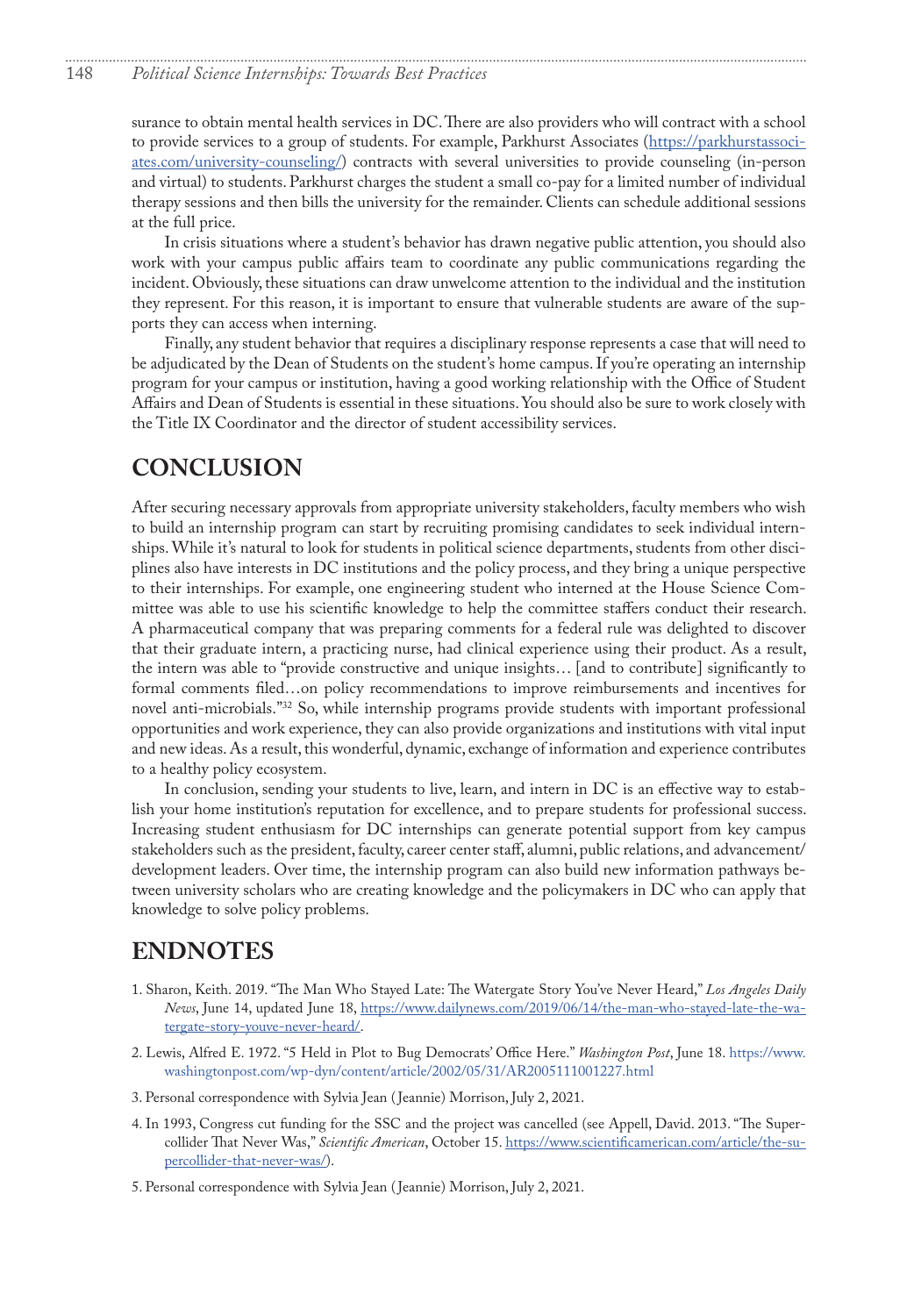- <span id="page-14-0"></span>[6](#page-1-0). Personal correspondence with Matt Maldonado, July 2, 2021. For a copy of the memorandum, see "White House memo on Trump call with Ukraine president," accessed July 2, 2021, [https://www.documentcloud.org/docu](https://www.documentcloud.org/documents/6429034-White-House-memo-on-Trump-call-with-Ukraine.html)[ments/6429034-White-House-memo-on-Trump-call-with-Ukraine.html.](https://www.documentcloud.org/documents/6429034-White-House-memo-on-Trump-call-with-Ukraine.html)
- [7](#page-1-0). Internships are an important aspect of workforce development, by providing workers with on-the-job training and growing the talent pool for employers. According to Brandon Busteed and Zac Auter with the Gallup Organization, "recent graduates (those who graduated from 2002-2016) who had a relevant job or internship while in school were more than twice as likely to acquire a good job immediately after graduation….Students with these meaningful work experiences are not only finding good jobs quickly, they are also finding them in fields related to their undergraduate studies" (see Busteed, Brandon and Zac Auter. 2017. "Why Colleges Should Make Internships a Requirement," *Gallup Blog*, November 27. [https://news.gallup.com/opinion/gal](https://news.gallup.com/opinion/gallup/222497/why-colleges-internships-requirement.aspx)[lup/222497/why-colleges-internships-requirement.aspx](https://news.gallup.com/opinion/gallup/222497/why-colleges-internships-requirement.aspx)).
- [8](#page-1-0). Gray, Kevin. 2021. "Trends in One-Year, Five-Year Intern Retention Rates." National Association of Colleges and Employers, June 9. [https://www.naceweb.org/talent-acquisition/trends-and-predictions/trends-in-one-year](https://www.naceweb.org/talent-acquisition/trends-and-predictions/trends-in-one-year-five-year-intern-retention-rates/)[five-year-intern-retention-rates/](https://www.naceweb.org/talent-acquisition/trends-and-predictions/trends-in-one-year-five-year-intern-retention-rates/).
- [9](#page-1-0). Finch, Christina Miracle, Kathleen E. Marchsteiner, and Jennifer E. Manning. 2020. "Internships, Fellowships, and Other Work Experience Opportunities in the Federal Government, Report No. 98-654." Congressional Research Service, updated September 14. <https://crsreports.congress.gov/product/pdf/RL/98-654>.
- [10](#page-2-0). See "House Paid Internship Program," accessed June 20, 2021, [https://cha.house.gov/member-services/](https://cha.house.gov/member-services/house-paid-internship-program) [house-paid-internship-program](https://cha.house.gov/member-services/house-paid-internship-program).
- [11](#page-2-0). See "White House Council on Environmental Quality Internship Program," accessed June 20, 2021, [https://](https://www.whitehouse.gov/ceq/internship-program/) [www.whitehouse.gov/ceq/internship-program/](https://www.whitehouse.gov/ceq/internship-program/).
- [12](#page-2-0). According to Educationdata.org, the average cost per credit hour is \$396 at a public, 4-year university (in-state) compared to \$1,492 at a nonprofit university (see Hanson, Melanie. 2021. "Cost of a College Class or Credit Hour," June 25, accessed July 2, 2021, <https://educationdata.org/cost-of-a-college-class-or-credit-hour>). The US Department of Education, National Center for Education Statistics, reports that "For the 2018–19 academic year, annual current dollar prices for undergraduate tuition, fees, room, and board were estimated to be \$18,383 at public institutions, \$47,419 at private nonprofit institutions, and \$27,040 at private for-profit institutions" (National Center for Education Statistics. "Fast Facts: Tuition costs of colleges and universities," accessed July 1, 2021,<https://nces.ed.gov/fastfacts/display.asp?id=76>).
- [13](#page-4-0). The Semester in Washington Program at George Washington University [\(https://semesterinwashington.gwu.](https://semesterinwashington.gwu.edu/) [edu/](https://semesterinwashington.gwu.edu/)) operates on a similar model; however, they suspended operations during the pandemic. As of June 19, 2021, they have not announced plans to resume.
- [14](#page-4-0). The Semester in Washington Program at George Washington University suspended operations during the pandemic. Although their website [\(https://semesterinwashington.gwu.edu/](https://semesterinwashington.gwu.edu/)) is still accessible, there is no indication that the program has resumed operations. There was also no response to attempts to phone and email the listed contacts.
- [15](#page-4-0). Frank, Adrienne. 2017. "Eagle Tales: Washington Semester Program," *American University Magazine*, November, accessed June 20, 2021, https://www.american.edu/magazine/article/eagle-tales-washington-semester-program.cfm.
- [16](#page-5-0). As of 2021, the cheapest meal plan is \$800 for the semester.
- [17](#page-5-0). As of 2021, these fees are about \$400.
- [18](#page-5-0). The Fund for American Studies, "History," accessed June 21, 2021, https://tfas.org/about/history/.
- [19](#page-6-0). TFAS grants more than \$1 million in scholarship funding each year; 85% of students attending TFAS programs are on full or partial awards based on merit and/or need. Costs associated with the program cover tuition and furnished housing.
- [20](#page-6-0). More information can be found at: [admissions@TFAS.org](mailto:admissions@TFAS.org).
- [21](#page-6-0). Anderson, Dan. 2021. "The Washington Center Sets School of Record Partnership with Elon University." Elon University: Today at Elon [Blog], April 5, accessed June 20, 2021, [https://www.elon.edu/u/news/2021/04/05/](https://www.elon.edu/u/news/2021/04/05/the-washington-center-sets-school-of-record-partnership-with-elon-university/) [the-washington-center-sets-school-of-record-partnership-with-elon-university/.](https://www.elon.edu/u/news/2021/04/05/the-washington-center-sets-school-of-record-partnership-with-elon-university/)
- [22](#page-8-0). Source: Jones, James R., Tiffany Win, and Carlos Mark Vera. 2021. *Who Congress Pays: An Analysis of Lawmakers' Use of Intern Allowances in the 116th Congress.* Washington, DC: PayOurInterns.org. https://payourinterns.org/ wp-content/uploads/2021/03/Pay-Our-Interns-Who-Congress-Pays.pdf.